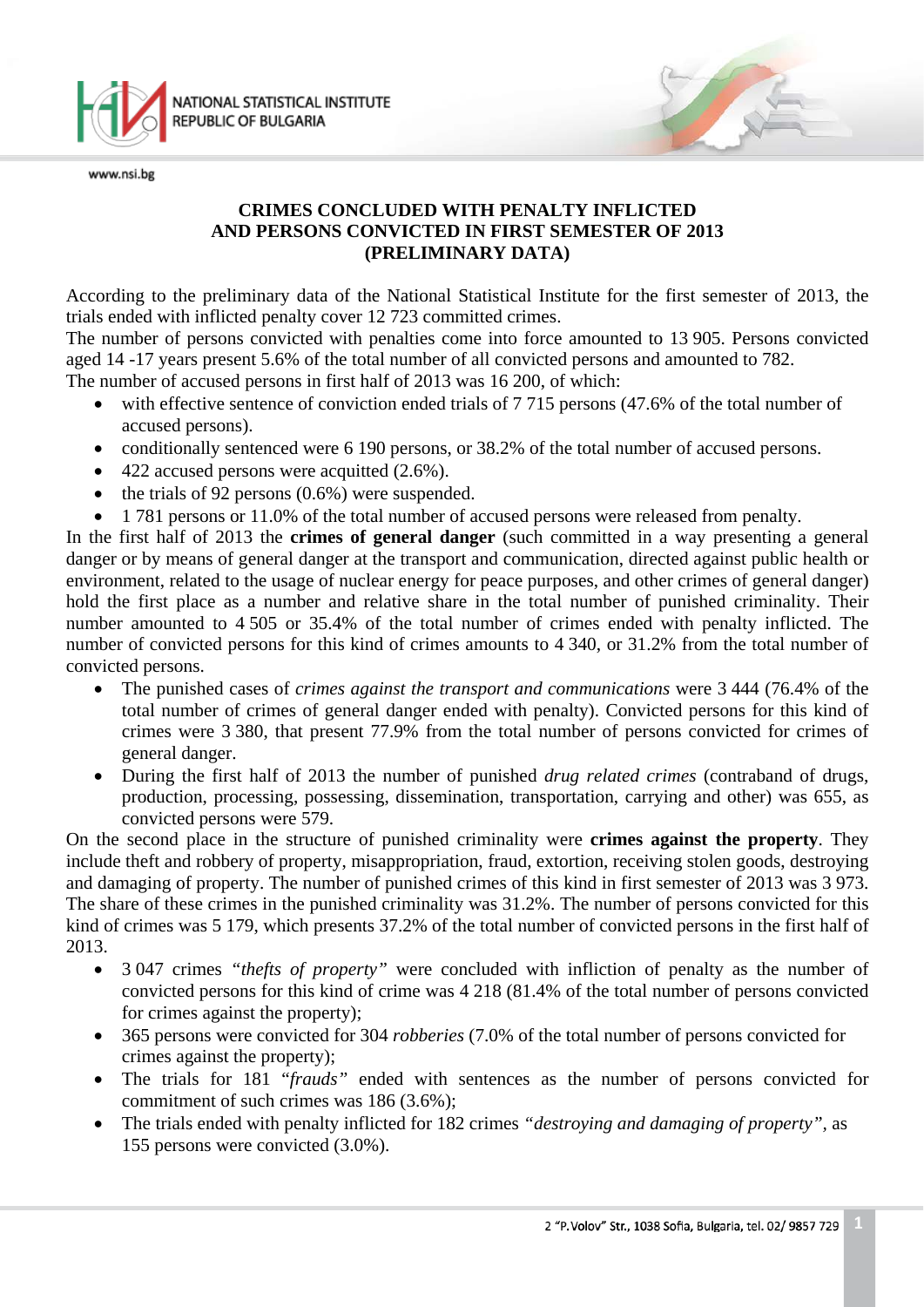

Punished **crimes against the person** (homicide, assault and battery, discrediting, kidnapping and illegal constraint, compulsion, disclosure of a secret of another, insult and libel, debauchery, rape and traffic of people) amounted to 764 in the first half of 2013, which constituted 6.0% of the total number of crimes concluded with infliction of penalty. The number of persons convicted for commitment of that type of crimes was 696 (5.0% of the total number of convicted persons):

- 338 crimes *"bodily harm"* was concluded with penalties inflicted in the first half of 2013 and the number of persons convicted for committed bodily harms was 317;
- Persons convicted for *"debauchery"* were 126 or 18.1% of the total number of persons convicted for committed crimes against the person;
- 53 persons were convicted for 47 *homicides* (committed and attempted);
- The number of persons convicted for *rape* (committed and attempted) in the same period was 40;
- 41 trials for *"traffic of peoples"* were ended with penalties as 26 persons were convicted.





## **Persons convicted for "other kinds of crimes" commitment**

In the first half of 2013 persons were convicted for "other kinds of crimes" commitment, as follow:

• for crimes against the economy - 1 372 persons (9.9% of the total number of convicted persons). The greatest number and relative share were convicted persons for crimes against different economic branches – 1 058 (77.1% of the total number of convicted persons for crimes against the economy); crimes against monetary and credit system – 173 persons (12.6%) and against custom regime – 131 persons (9.5%).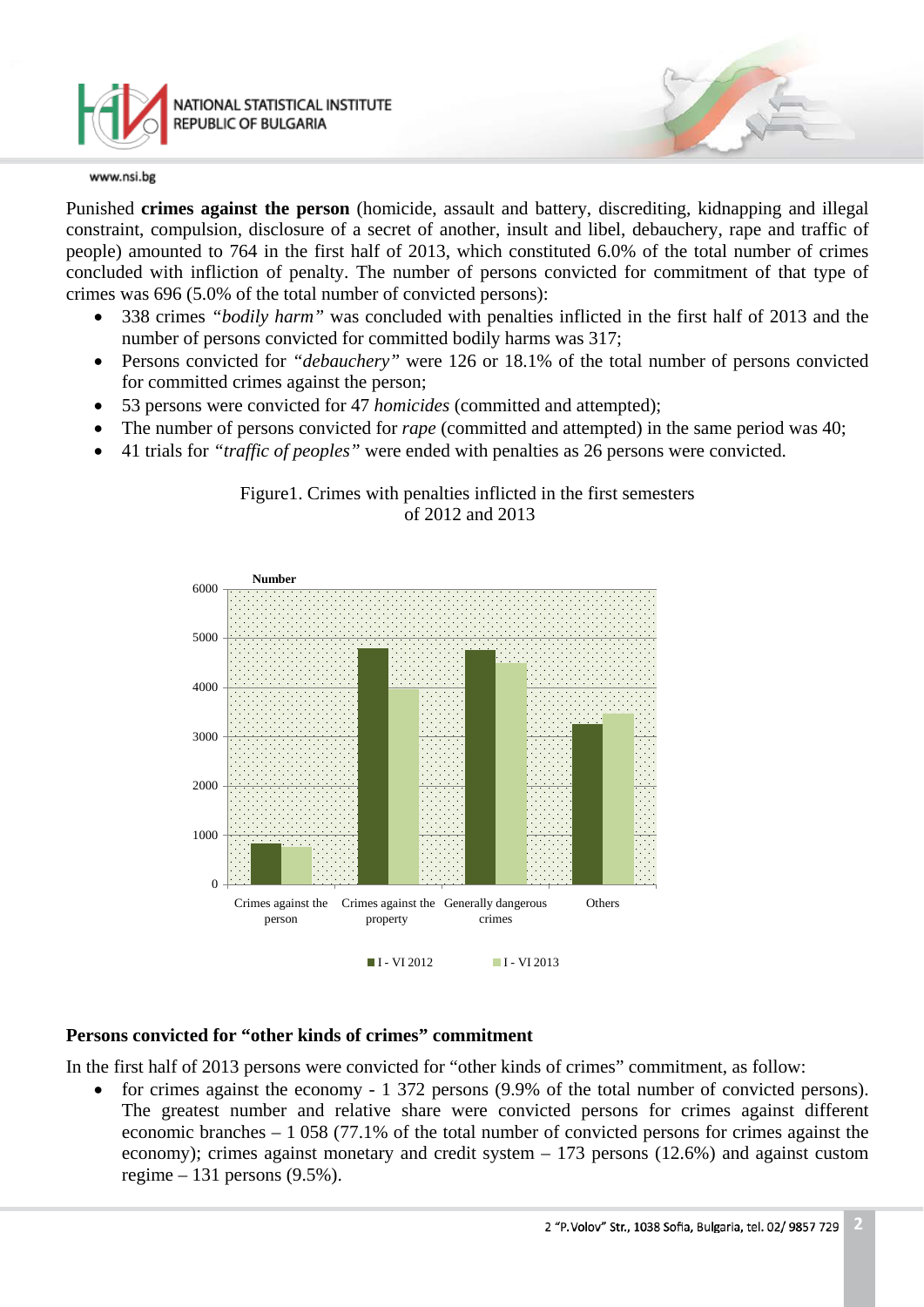

- for committed crimes against the activity of state bodies, public organizations and persons performing public duties – 1 202 persons (8.6%). Among crimes of that kind with highest relative share were persons convicted for crimes against the order of governance – 90.8% (1 092 persons), while the share of persons convicted for bribery was 3.6% (43 persons).
- for documentary crimes  $-364$  persons  $(2.6\%)$ .
- for crimes against the marriage, family and youth  $-326$  persons (2.3%).
- for crimes against the order and public peace 262 persons (1.9%). Among these types of crimes with the greatest relative share were persons convicted for hooliganism – 56.9% (149 persons).
- for crimes against the rights of peoples  $-103$  persons  $(0.7\%)$ .
- for crimes against the financial, tax and insurance systems- 58 persons (0.4%).



Figure 2. Persons convicted by chapters of the Penal Code in the first semesters of 2012 and 2013

> $II$  - VI 2012  $\blacksquare$  I - VI 2013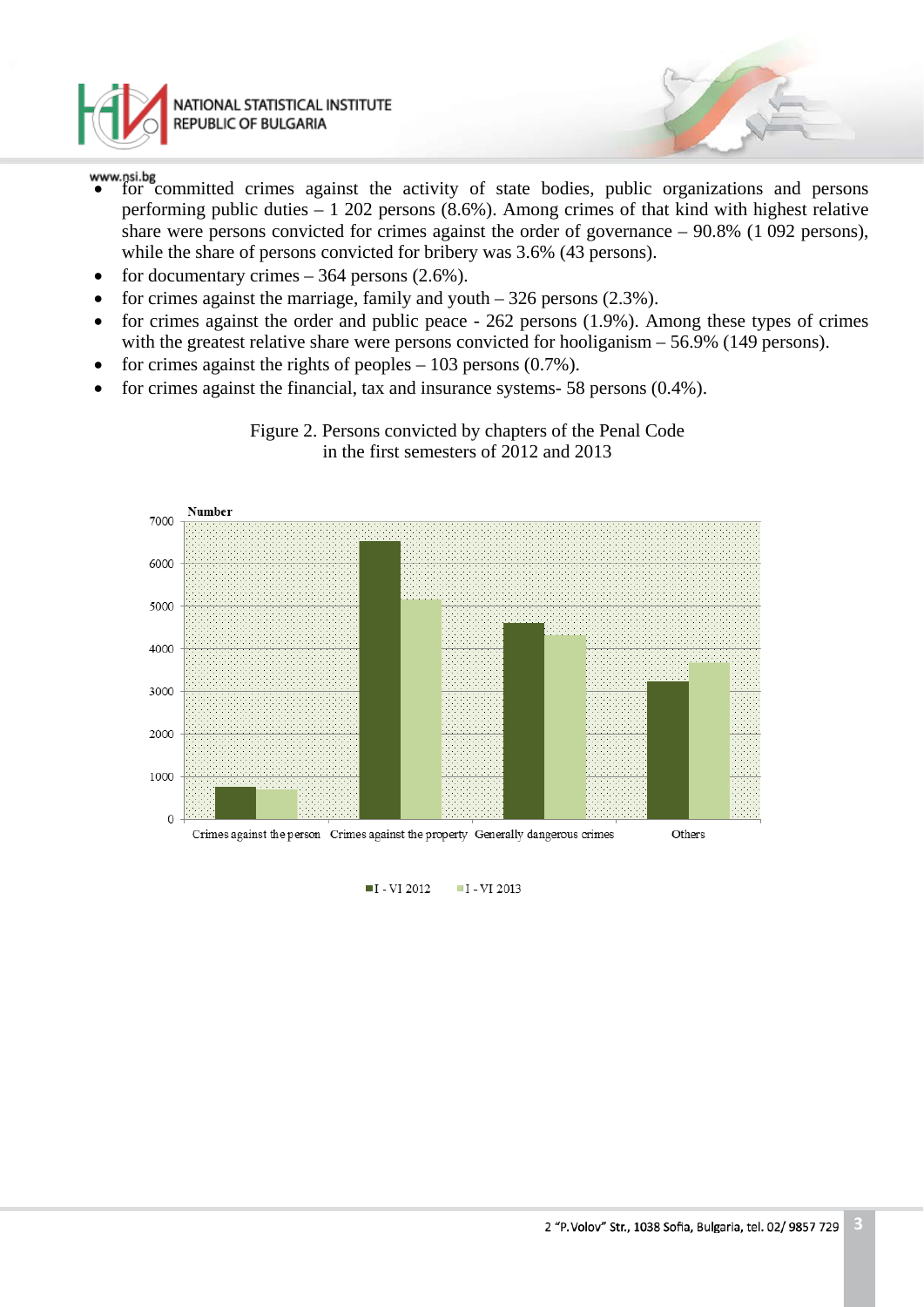



Figure 3. Structure of persons convicted by chapters of the Penal Code during the first semester of 2013



#### **Persons convicted by gender and age**

According to the NSI's preliminary data, the distribution of convicted persons in the first half of 2013 by gender and age was as follow:

- The number of convicted males was 12 813 or 92.1% of the total number of convicted persons.
- Convicted females were 1 092 with relative share 7.9%.
- The highest number and relative share were of persons convicted aged from 30 to 39 years 3 625, that presents 26.1% of the total number of convicted persons.
- The second place was for persons convicted aged from 18 to 24 years 3 561 (25.6%).
- Persons convicted aged from 25 to 29 years were 2 389 or 17.2%.
- Persons convicted aged from 40 to 49 years were 2 078 or 14.9%.
- Persons convicted aged 50 and over were 1 470 (10.6%);
- The number and relative share of persons convicted from 14 to 17 years were smallest  $-782$ persons or 5.6% of the total number of convicted persons.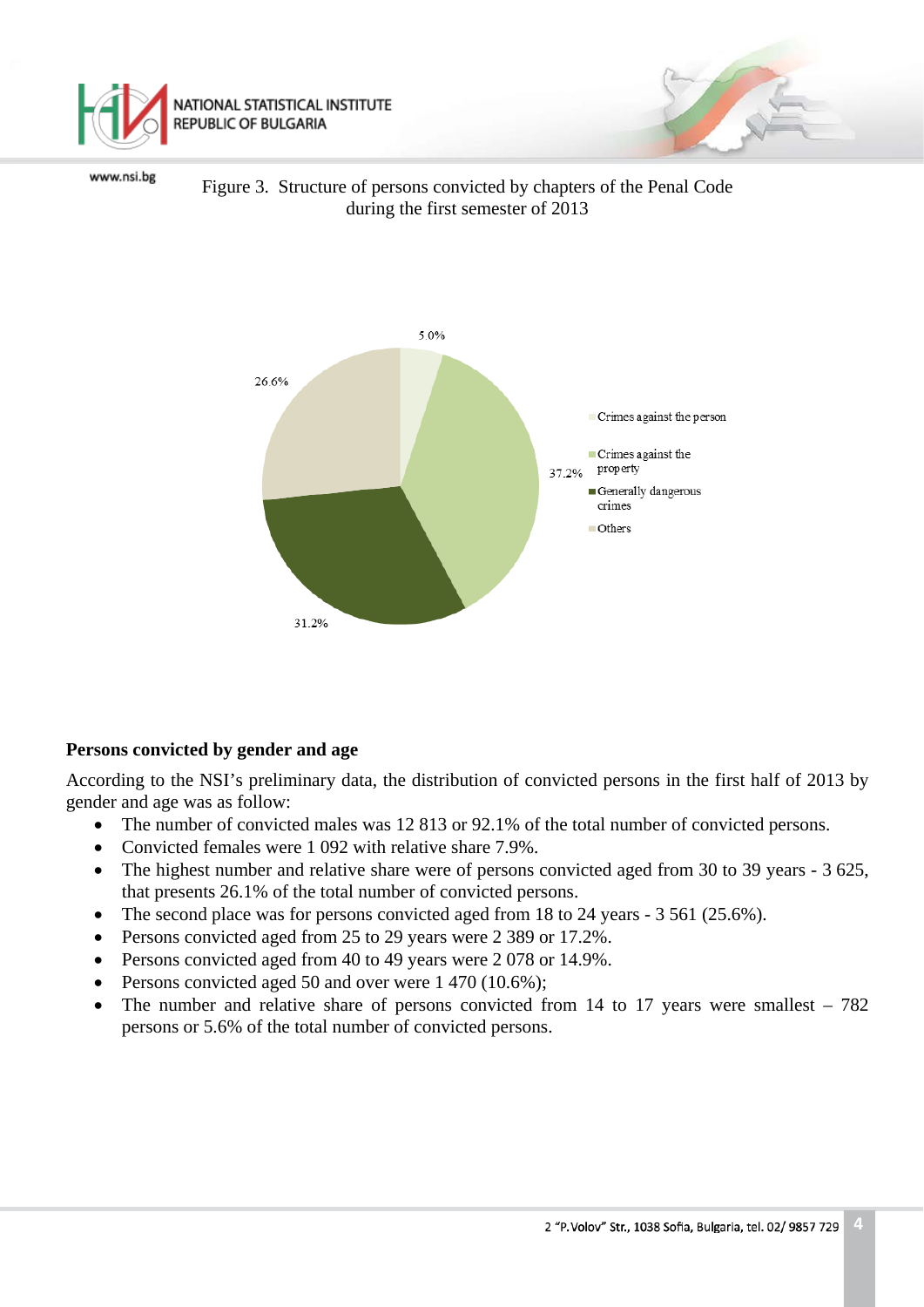

Number 4500 4000 3500 3000 2500 2000 1500 1000 500  $\mathbf 0$ Age  $14 - 17$  $18 - 24$  $25 - 29$  $30 - 39$  $40 - 49$  $50+$  $-I$  - VI 2012  $-I$  - VI 2013

www.nsi.bg

#### Figure 4. Persons convicted by age in the first semesters Of 2012 and 2013

## **Persons convicted by penalty imposed**

The number of persons convicted to "imprisonment" in first six months of 2013 was 9 105 or 65.5% of the total number of convicted persons. The highest number and rate were persons convicted to imprisonment "up to 6 months" - 4 569 persons (50.2% of total persons convicted to imprisonment) followed by penalty "from 6 months to 1year" –  $2572$  persons (28.2%), "from 1 to 3 years" – 1 653 persons (18.2%), "from 3 to 5 years" – 190 persons (2.1%). With penalty "Imprisonment from 5 to 15 years" were convicted 101 persons  $(1.1\%)$  and from 15 to 30 years – 20 persons  $(0.2\%)$ .

Penalty of probation was imposed to 4 183 persons (30.1% of the total number of convicted persons) and fine – 481 persons, or 3.5% of the total number of convicted persons.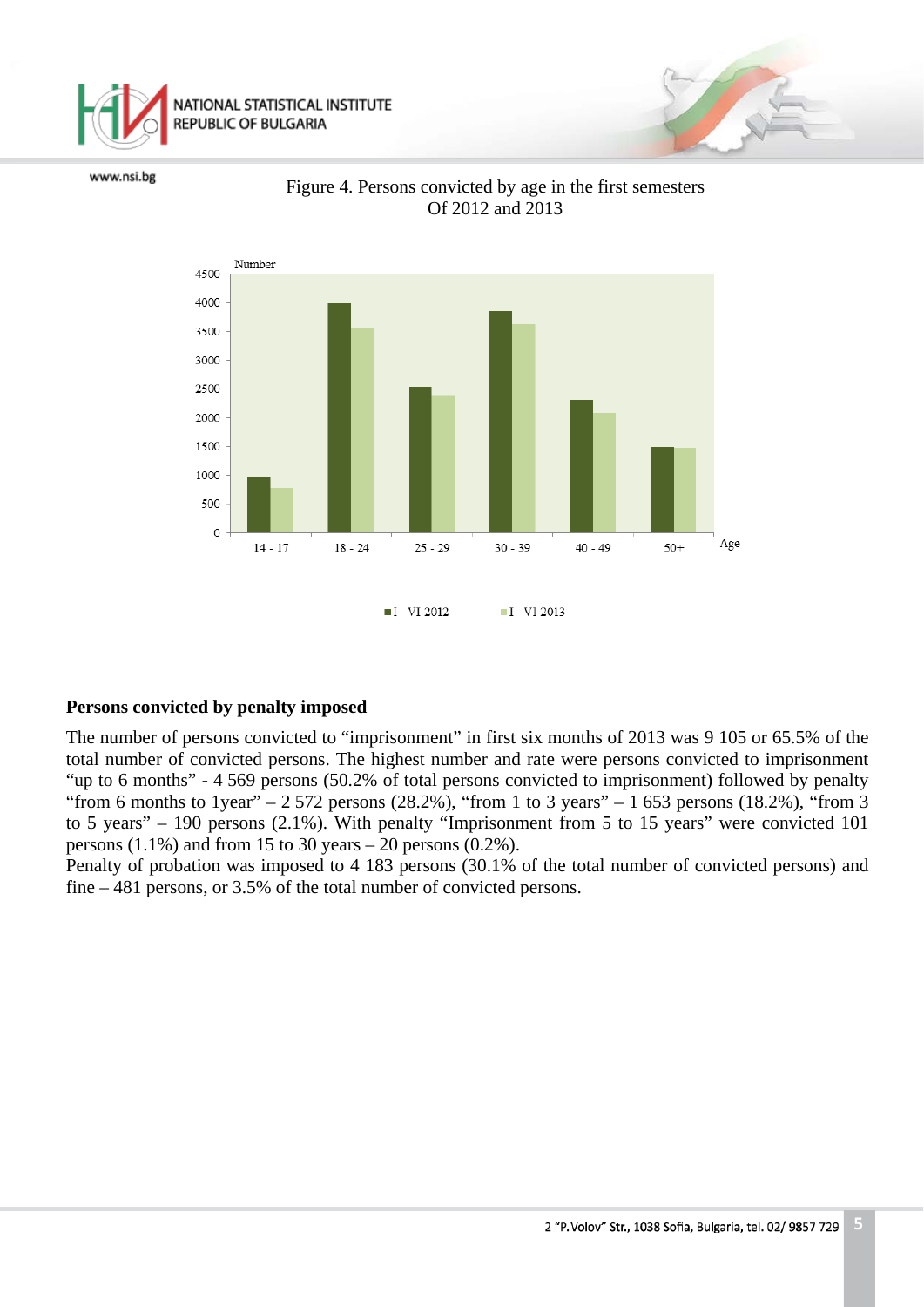

#### Figure 5. Persons convicted by penalty imposed in the first semesters of 2012 and 2013



 $II - VI 2012$  $-I$  - VI 2013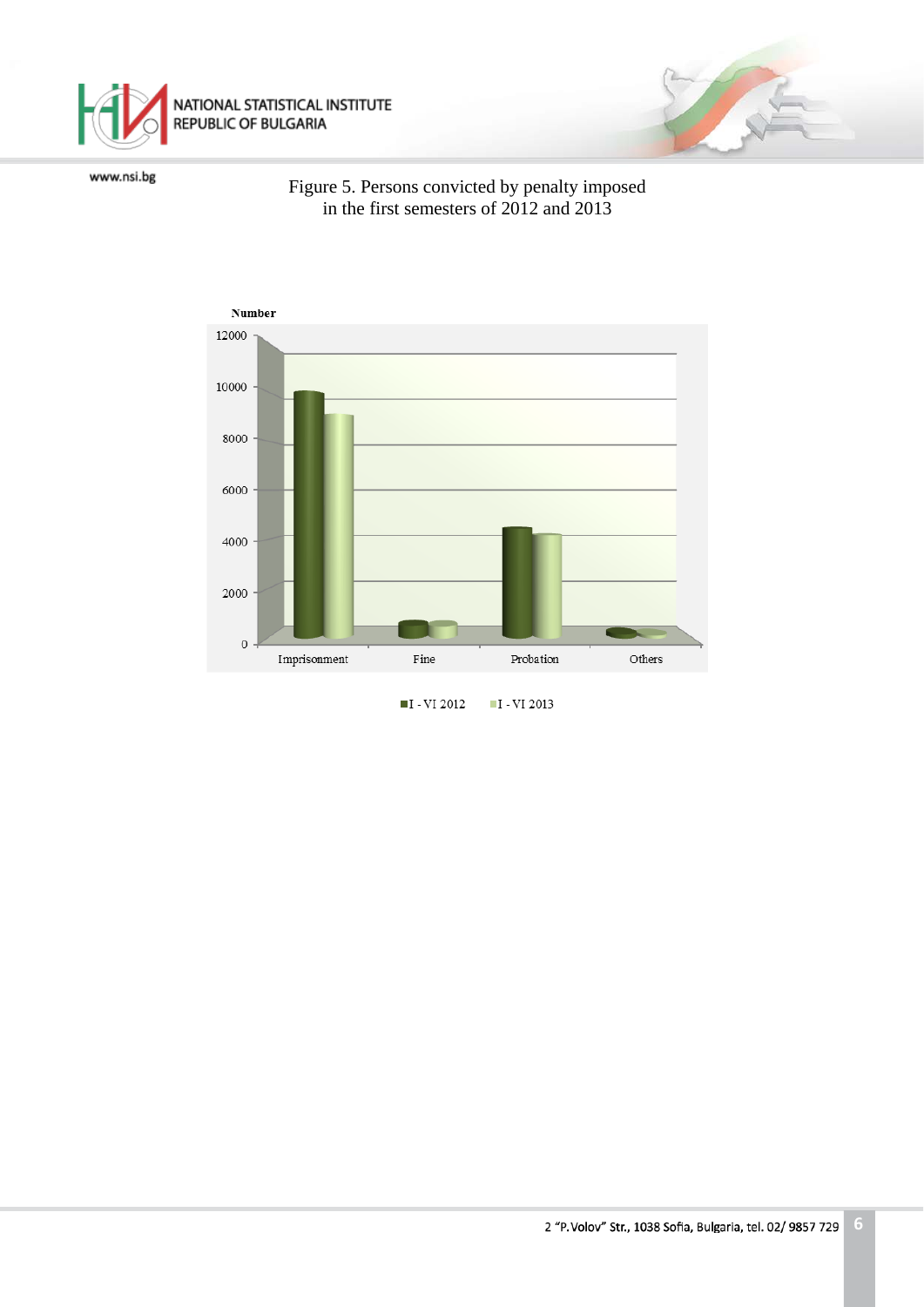

#### **Methodological notes**

Statistical data on crimes and persons convicted are obtained by processing six months information received from the regional, district, military courts and the specialized criminal court on penal trials.

The survey object is the activity of the regional and district courts on penal trials of general, private and administrative character. Since 1998 the information for the activity of military courts is also included and from 2012 – for the activity of the Specialized criminal court. The information about the activity of Supreme Court of Cassation is not included. Data from Prosecutor's Office of the Republic of Bulgaria are not included in statistical data for first half of the year.

Surveyed units are crimes, concluded with penalty inflicted and persons convicted with sentences come into force.

The number of crimes and persons convicted for certain reference year or period include those with sentence that has come into force during the same year or period.

Persons convicted with all kinds of inflicted penalty, including conditionally sentenced persons are included in the total number of persons convicted.

In the number of crimes concluded with penalty inflicted are included all crimes with inflicted penalty regardless they had been committed by one or more persons.

The age of persons convicted is given in completed years. Persons who have completed 14, but not 18 years are considered as juveniles.

Convicted juvenile persons are included in the total number of persons convicted.

For additional information see the NSI's web page - <http://www.nsi.bg/otrasalen.php?otr=50>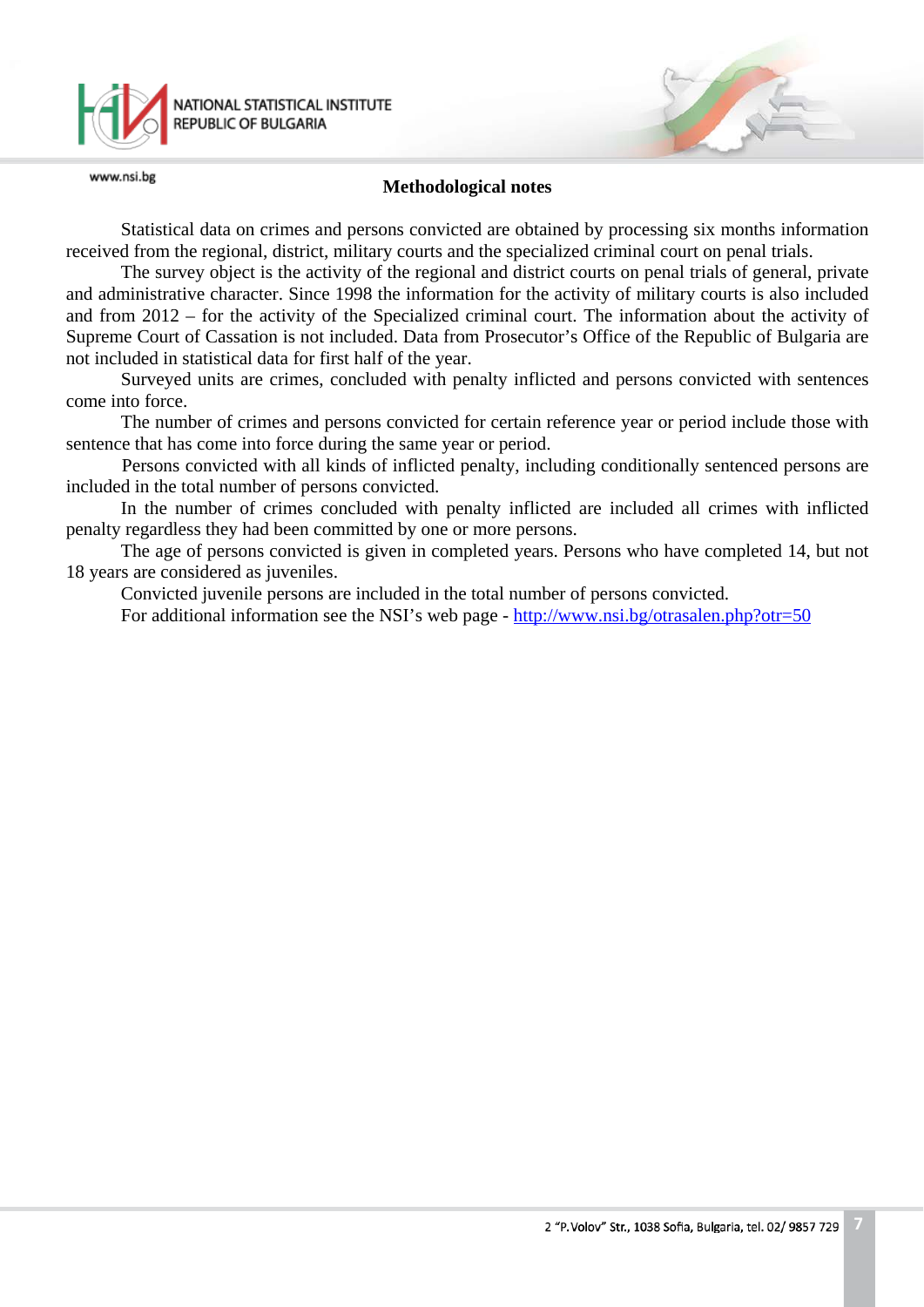

NATIONAL STATISTICAL INSTITUTE<br>REPUBLIC OF BULGARIA

www.nsi.bg

#### **Annex**

#### *Table 1*

## **Crimes with penalty inflicted and persons convicted for the first semesters of 2012 and 2013 <sup>1</sup>**

|                                                       |                           |                   |                        |                                     |                   | (Number)               |
|-------------------------------------------------------|---------------------------|-------------------|------------------------|-------------------------------------|-------------------|------------------------|
|                                                       | First semester of 2012    |                   |                        | First semester of 2013 <sup>3</sup> |                   |                        |
| Kind of crime                                         | Crimes<br>with<br>penalty | Persons convicted |                        | Crimes<br>with<br>penalty           | Persons convicted |                        |
|                                                       | inflicted                 | Total             | of which:<br>Juveniles | inflicted                           | Total             | of which:<br>Juveniles |
| Total <sup>2</sup>                                    | 13680                     | 15165             | 962                    | 12723                               | 13905             | 782                    |
| of which:                                             |                           |                   |                        |                                     |                   |                        |
| Crimes against the person                             | 836                       | 777               | 55                     | 764                                 | 696               | 42                     |
| of which:                                             |                           |                   |                        |                                     |                   |                        |
| Homicide                                              |                           |                   |                        |                                     |                   |                        |
| (committed and attempted)                             | 62                        | 65                | 6                      | 47                                  | 53                | -1                     |
| Bodily harm                                           | 368                       | 374               | 24                     | 338                                 | 317               | 14                     |
| Debauchery                                            | 137                       | 127               | 22                     | 127                                 | 126               | 23                     |
| of which: rape                                        |                           |                   |                        |                                     |                   |                        |
| (committed and attempted)                             | 43                        | 44                | $\overline{2}$         | 42                                  | 40                | $\sqrt{5}$             |
| Crimes against the rights of citizens                 | 110                       | 105               | $\mathbf{1}$           | 97                                  | 103               | $\overline{2}$         |
| Crimes against marriage,                              |                           |                   |                        |                                     |                   |                        |
| family and youth                                      | 420                       | 421               | 3                      | 338                                 | 326               | 5                      |
| <b>Crimes against the property</b>                    | 4806                      | 6543              | 829                    | 3973                                | 5179              | 623                    |
| of which:                                             |                           |                   |                        |                                     |                   |                        |
| Theft                                                 | 3667                      | 5332              | 716                    | 3047                                | 4218              | 545                    |
| Robbery                                               | 386                       | 468               | 89                     | 304                                 | 365<br>61         | 62                     |
| Misappropriation<br>Fraud                             | 69<br>231                 | 73<br>235         |                        | 60<br>181                           | 186               |                        |
|                                                       |                           | 33                | 1                      |                                     |                   | 3<br>$\overline{2}$    |
| Extortion                                             | 31                        |                   | $\overline{2}$         | 16                                  | 18                |                        |
| Destruction and damaging                              | 186                       | 163               | 15                     | 182                                 | 155               | $\,8\,$                |
| of property                                           | 1209                      | 1266              | 13                     | 1328                                | 1372              | 12                     |
| <b>Crimes against the economy</b><br>of which: Crimes |                           |                   |                        |                                     |                   |                        |
| against the customs regime                            | 65                        | 68                |                        | 124                                 | 131               |                        |
|                                                       |                           |                   |                        |                                     |                   |                        |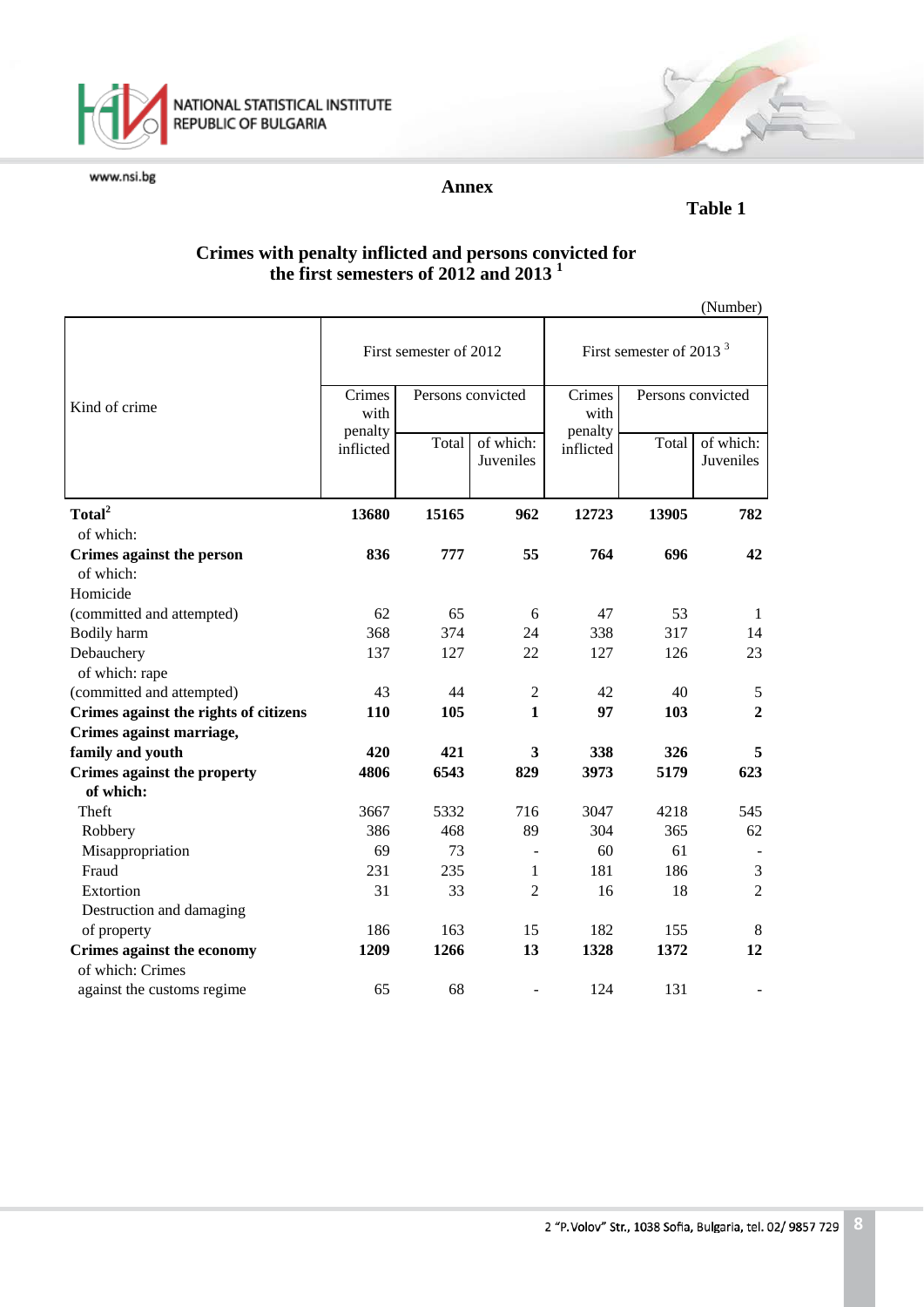

#### **Crimes with penalty inflicted and persons convicted for the first semesters of 2012 and 2013 1**

(Continued and end) (Number)

|                                                     | First semester of 2012 |                   |                        | First semester of 2013 $3$ |                   |                        |
|-----------------------------------------------------|------------------------|-------------------|------------------------|----------------------------|-------------------|------------------------|
| Kind of crime                                       | Crimes<br>with         | Persons convicted |                        | Crimes<br>with             | Persons convicted |                        |
|                                                     | penalty<br>inflicted   | Total             | of which:<br>Juveniles | penalty<br>inflicted       | Total             | of which:<br>Juveniles |
| Crimes against the financial, tax                   | 116                    | 60                |                        | 63                         | 58                | 1                      |
| and insurance system<br>Crimes against the activity |                        |                   |                        |                            |                   |                        |
| of state bodies, public                             |                        |                   |                        |                            |                   |                        |
| organisations and persons                           |                        |                   |                        |                            |                   |                        |
| performing public duties                            | 616                    | 650               | 10                     | 896                        | 1202              | 40                     |
| of which:                                           |                        |                   |                        |                            |                   |                        |
| Illegal crossing of the boundary                    | 344                    | 393               | 6                      | 647                        | 958               | 40                     |
| Bringing of persons across the                      |                        |                   |                        |                            |                   |                        |
| boundary                                            | 39                     | 55                |                        | 46                         | 62                |                        |
| <b>Bribery</b>                                      | 55                     | 49                |                        | 42                         | 43                |                        |
| <b>Documentary crimes</b>                           | 495                    | 434               | $\mathbf{2}$           | 489                        | 364               | $\mathbf{2}$           |
| Crimes against the order and the                    |                        |                   |                        |                            |                   |                        |
| public peace                                        | 288                    | 280               | $\mathbf{3}$           | 266                        | 262               | $\bf{8}$               |
| of which: hooliganism                               | 192                    | 170               | 1                      | 160                        | 149               | 5                      |
| <b>Generally dangerous crimes</b>                   | 4772                   | 4609              | 46                     | 4505                       | 4340              | 47                     |
| of which:                                           |                        |                   |                        |                            |                   |                        |
| Arson                                               | 29                     | 33                | 2                      | 40                         | 48                | 2                      |
| Illegal production,                                 |                        |                   |                        |                            |                   |                        |
| possessing and use                                  |                        |                   |                        |                            |                   |                        |
| of weapon, explosion and                            |                        |                   |                        |                            |                   |                        |
| ammunition                                          | 242                    | 208               | $\overline{4}$         | 258                        | 223               |                        |
| Crimes against the transport                        |                        |                   |                        |                            |                   |                        |
| and communications                                  | 3768                   | 3697              | 14                     | 3446                       | 3383              | 16                     |
| Theft of motor vehicles                             | 70                     | 75                | 14                     | 79                         | 84                | 6                      |
| Drug-related crimes                                 | 627                    | 572               | 12                     | 655                        | 579               | 22                     |
| <b>Military crimes</b>                              | 12                     | 20                |                        | 4                          | 3                 |                        |

<sup>1</sup>According to sentences come into force.

<sup>2</sup>Incl. persons convicted for crimes committed abroad.

<sup>3</sup> Preliminary data.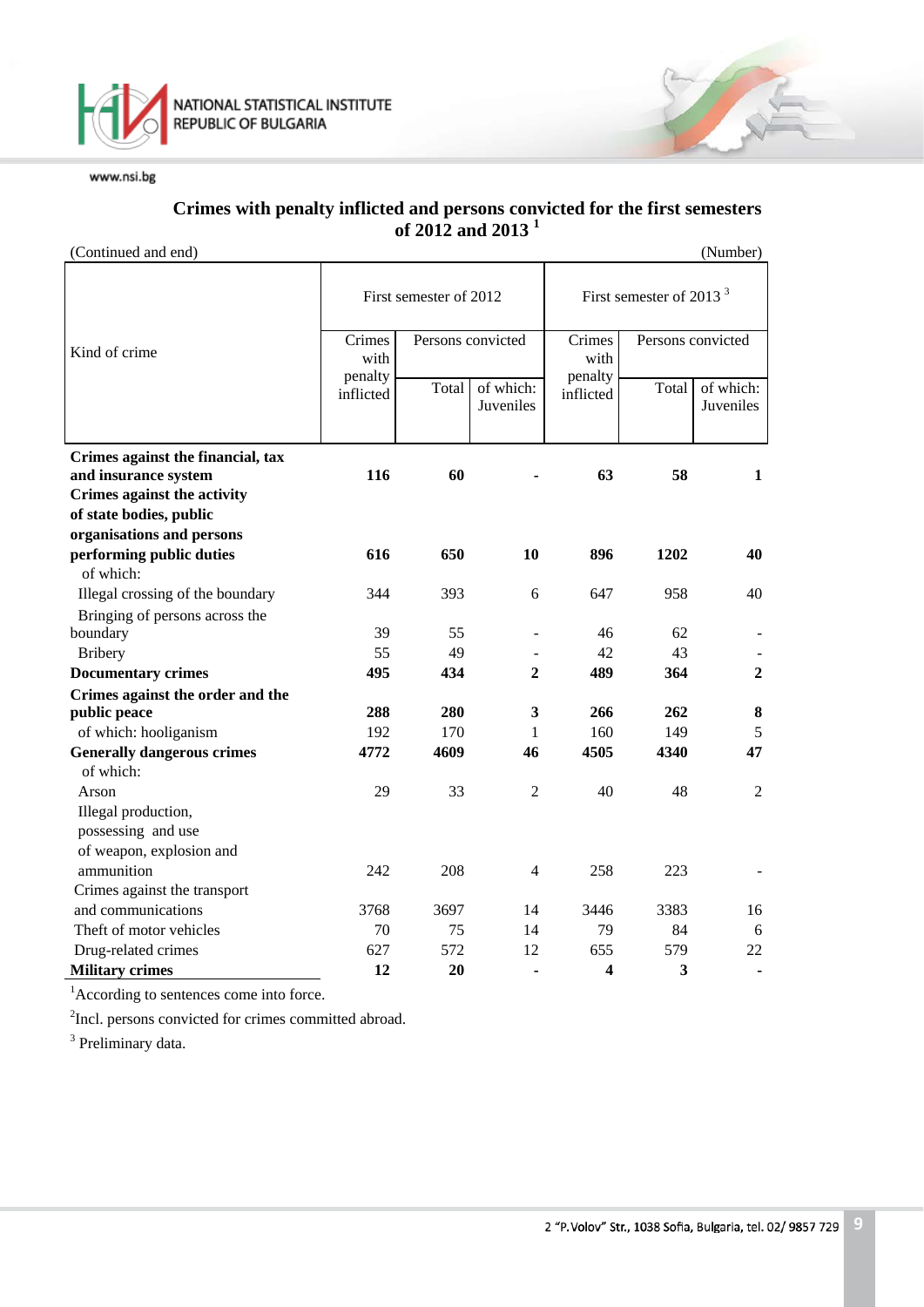

 **Table 2**

# Persons convicted by sex and age for first semesters of 2012 and 2013<sup>1</sup>

|                            |                       | (Number)              |
|----------------------------|-----------------------|-----------------------|
|                            | <b>First semester</b> | <b>First semester</b> |
| Sex,                       | of 2012               | of 2013 <sup>3</sup>  |
| Age                        |                       |                       |
|                            |                       |                       |
|                            |                       |                       |
| Total <sup>2</sup>         | 15165                 | 13905                 |
| Male                       | 14123                 | 12813                 |
| Female                     | 1042                  | 1092                  |
| <b>Juveniles</b> (14 - 17) | 962                   | 782                   |
| Male                       | 921                   | 752                   |
| Female                     | 41                    | 30                    |
| <b>Adults (over 18)</b>    | 14203                 | 13123                 |
| Male                       | 13202                 | 12061                 |
| Female                     | 1001                  | 1062                  |
| 18-24                      | 3994                  | 3561                  |
| Male                       | 3809                  | 3399                  |
| Female                     | 185                   | 162                   |
| 25-29                      | 2541                  | 2389                  |
| Male                       | 2400                  | 2194                  |
| Female                     | 141                   | 195                   |
| 30-39                      | 3854                  | 3625                  |
| Male                       | 3570                  | 3316                  |
| Female                     | 284                   | 309                   |
| 40-49                      | 2310                  | 2078                  |
| Male                       | 2109                  | 1885                  |
| Female                     | 201                   | 193                   |
| 50 and over                | 1504                  | 1470                  |
| Male                       | 1314                  | 1267                  |
| Female                     | 190                   | 203                   |

<sup>1</sup>According to sentences come into force.

<sup>2</sup>Incl. persons convicted for crimes committed abroad.

<sup>3</sup> Preliminary data.